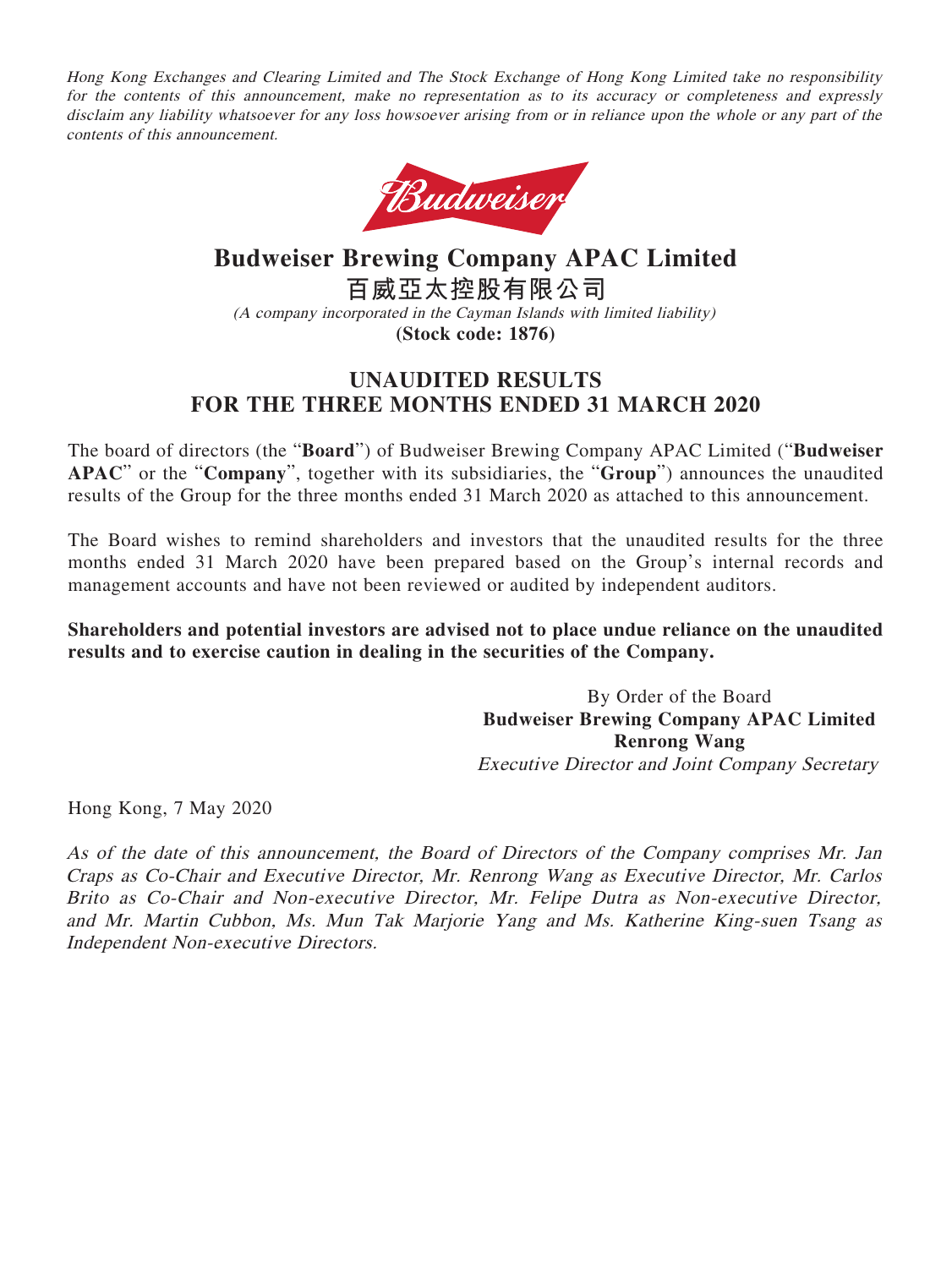

# **Budweiser APAC Reports Three Months 2020 Results**

## **KEY FIGURES YEAR TO DATE<sup>1</sup>**

-

- **Volume:** Total volumes declined by 42.3% primarily driven by the COVID-19 outbreak across the region, coupled with a difficult comparable with 1Q19 in South Korea due to higher volumes in advance of the price increase that was implemented in April 2019
- **Revenue:** Revenue declined by 39.0%, driven by the decline in volumes. Revenue per hl growth of 5.7% was primarily driven by favorable country mix, continued premiumization in China, and benefits from the tax reform in South Korea
- **Cost of Sales (CoS):** CoS decreased by 29.4% overall, but increased by 22.3% on a per hl basis primarily driven by non-variable costs (e.g., depreciation and amortization costs) and loss of operational efficiencies due to volume declines
- Normalized EBITDA<sup>2</sup>: Normalized EBITDA declined by 68.0% and normalized EBITDA margin was 17.9%, as savings in CoS, selling, general and administrative costs did not fully offset the decline in revenue
- **Normalized (Loss)/Profit:** Normalized loss attributable to equity holders of Budweiser APAC in 1Q20 was 6 million USD, due to our normalized EBITDA decline, in addition to increased net financing costs primarily driven by unfavorable currency effects

| Figure 1. Consolidated performance (million USD)                                    |             |             |                                |
|-------------------------------------------------------------------------------------|-------------|-------------|--------------------------------|
|                                                                                     | <b>1Q20</b> | <b>1Q19</b> | Organic<br>growth <sup>4</sup> |
| Total volumes (thousand his)                                                        | 12,772      | 22.116      | $(42.3\%)$                     |
| Revenue                                                                             | 956         | 1,606       | $(39.0\%)$                     |
| Gross profit                                                                        | 423         | 830         | (47.8%)                        |
| Gross margin                                                                        | 44.2%       | 51.7%       |                                |
| <b>Normalized EBITDA</b>                                                            | 171         | 558         | $(68.0\%)$                     |
| Normalized EBITDA margin                                                            | 17.9%       | 34.7%       |                                |
| <b>Normalized EBIT</b>                                                              | 14          | 372         | $(94.8\%)$                     |
| Normalized EBIT margin                                                              | 1.5%        | 23.2%       |                                |
| (Loss)/Profit attributable to equity holders of Budweiser APAC                      | (41)        | 240         |                                |
| Normalized (loss)/profit attributable to equity holders of<br><b>Budweiser APAC</b> | (6)         | 259         |                                |
| Normalized basic (loss)/earnings per share (cent USD)                               | (0.05)      | 2.24        |                                |

**Earnings per share (EPS)<sup>3</sup> :** Adjusted normalized EPS was -0.05 cents USD

1 Financial information in this press release is unaudited. Unless otherwise stated, the growth rates presented in this document are based on organic growth figures and refer to 1Q20 versus the same period of last year. Please refer to the end of this press release for important notes and disclaimers. 2

 $<sup>2</sup>$  Normalized EBITDA is a key financial measure regularly monitored by management in managing the Group's</sup> performance, capital and funding structure. Normalized EBITDA is calculated by excluding the following effects from profit attributable to equity holders of Budweiser APAC: (i) non-controlling interest; (ii) income tax expense; (iii) share of results of associates; (iv) net finance cost; (v) non-recurring net finance cost; (vi) non-recurring items above EBIT (including non-recurring costs) and (vii) depreciation, amortization and impairment. Please refer to the "Reconciliation between (loss)/profit attributable to equity holders and normalized EBITDA" section of this press release for further information.

 $3$  EPS for 1Q20 are presented on the adjusted basis, calculated using total number of shares issued as of 31 March 2020 (13,220,397,000 shares).

 $^4$  Unless otherwise stated, the growth rates presented in this document are based on organic growth figures and refer to 1Q20 versus the same period of last year. Please refer to the end of this press release for important notes.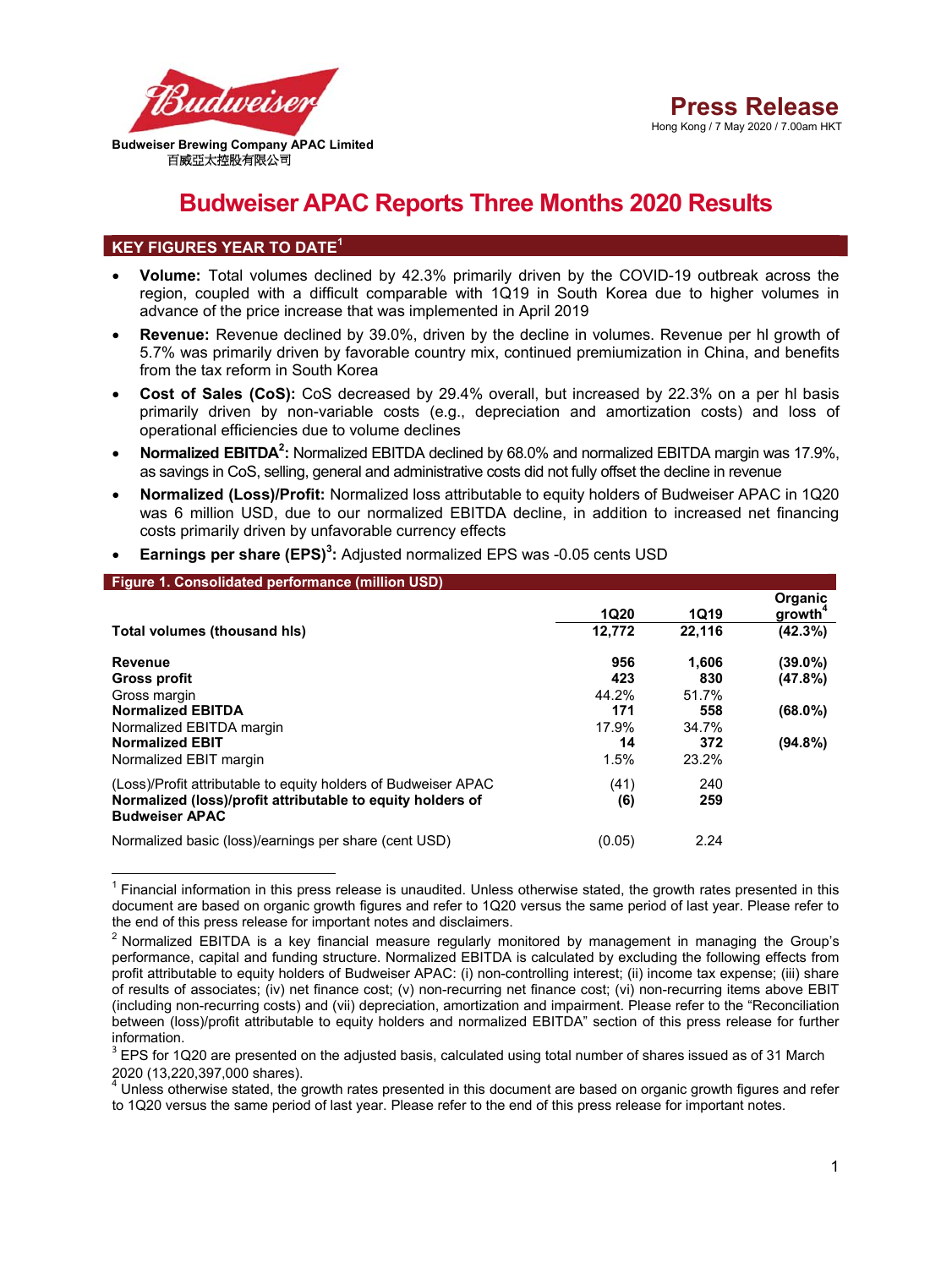

#### **MANAGEMENT COMMENTS**

Our business was strongly affected by the COVID-19 pandemic during the first quarter of 2020 (1Q20). First and foremost, we extend our sympathy and gratitude to over 28,000 of our colleagues who rose to the challenge and stayed resilient against adversity.

We also express our most sincere and deepest gratitude for the healthcare and other essential workers. Their efforts have been monumental in keeping our communities safe and running in Asia Pacific. They continue to inspire us to stretch our abilities and become part of the solution in our communities.

The health and safety of our colleagues, business partners and communities have been, and will remain, our top priority. We diligently implemented different measures according to local government guidelines to provide a safe working environment for our colleagues. Within 24 hours following the lockdown of Wuhan, China, we established a crisis management team consisting of our Chief Executive Officer (CEO), relevant functional Vice Presidents and regional Business Unit Presidents. The crisis management team, together with our teams on the ground, have been working tirelessly to devise and execute timely and comprehensive actions throughout the organization.

We implemented various social distancing measures and flexible work arrangements (e.g., working from home, rotational onsite schedules) according to government guidelines in each country. We have provided personal protective equipment and increased disinfection routines at all of our work locations. We established dedicated electronic health reporting channels and provided additional training and technology tools to empower our teams to effectively adapt to the fast-changing work environment during the pandemic.

We have also supported our communities and business partners through various initiatives across the region. We have provided protective equipment to healthcare workers on the frontline, monetary support and clean drinking water to communities in need, and various commercial support to our long-term, strategic business partners.

Amid these difficult circumstances, we have worked extensively to minimize the impact on our supply chain within local government guidelines. Across the region, we shared best practices to prepare for the necessary operational changes and effectively manage the related risks in each country. As of the date of this press release, we have obtained licenses to operate all of our breweries, except for certain ones in India due to continued lockdown. We have also secured means by which raw materials and finished goods can reach their final destinations. Our robust supply chain network, equipped with cross-brew capabilities, positions us well to weather this storm.

As a company of owners, we remain agile, disciplined and resilient. Although the majority of our commercial expenses for the quarter had already been incurred for the Chinese / Lunar New Year (CNY) campaigns before the outbreak, we have since re-assessed and further reduced uncommitted costs and expenses. The results of these additional cost initiatives started to take effect mainly in March 2020 and are expected to continue in the second quarter of 2020 (2Q20).

We have adapted our commercial plans in an agile manner and effectively re-allocated resources to the most relevant channels across the region. Our brands leveraged innovative trade programs and digital platforms to engage with consumers and address new consumer trends. We have also re-assigned sales personnel from the on-premise channel to the in-home channel after providing them with sufficient online training.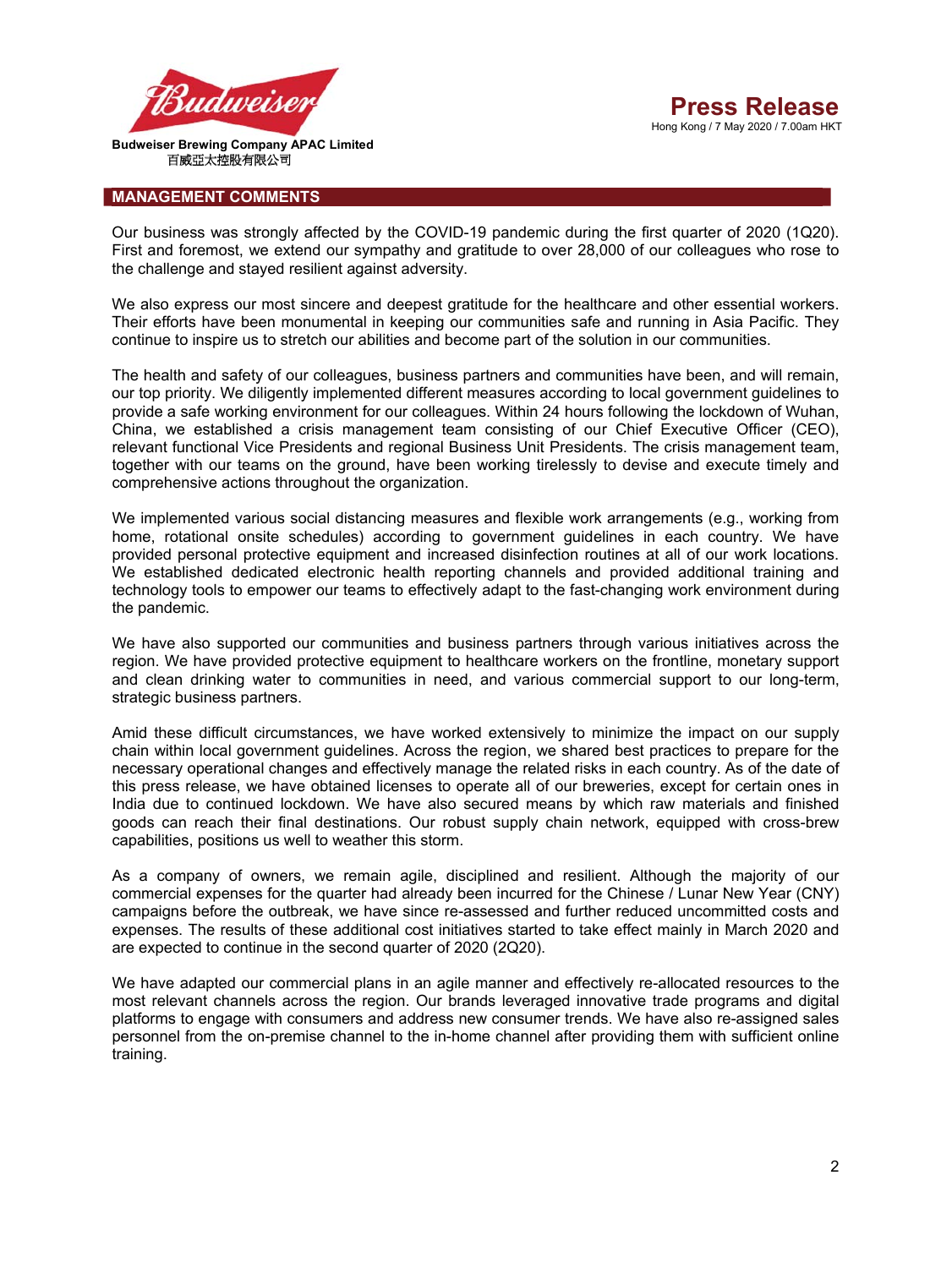

Overall, our revenue declined by 39.0% and revenue per hl grew by 5.7% in 1Q20. Volume declines of 42.3% were primarily driven by the COVID-19 outbreak across the region, coupled with a difficult comparable with 1Q19 in South Korea due to higher volumes in advance of the price increase that was implemented in April 2019. Our normalized EBITDA declined by 68.0% and normalized EBITDA margin was 17.9%.

Even amid the fluid business environment in the region, we maintained our strong balance sheet as a result of proactive liquidity management actions. We identified additional efficiencies in our working capital, while having access to various internal and external funding sources to support our operations as needed. Although we typically disclose our balance sheet figures only in our half-year and full-year results, given the importance of liquidity in these volatile times, it is important to note that our available cash and cash equivalents accounted to over 900 million US dollars at the end of April 2020.

Since mid-March, our business has been improving consistently week-over-week, driven by the recovery in China and South Korea. In China, we estimate that our volumes declined by approximately 17% in April 2020 as compared to the same period last year, while maintaining healthy inventory levels. In light of the current pace of improvement, although it varies by channel and by province, we are optimistic about our business recovery.

As we look past this crisis, our commercial strategies remain (1) premiumizing at scale; (2) differentiating the Core; (3) growing via adjacencies; and (4) channel and geographic expansion. All of which are supported by our digital transformation initiatives that aim to deliver deep consumer insights and improve our customer experience post COVID-19 and beyond. We will also continue evaluating and pursuing select, strategic inorganic opportunities to create lasting value for our shareholders.

We believe that the long-term growth potential of the Asia Pacific region remains structurally intact. Our greatest strength continues to be our people. Our culture of dreaming big and taking ownership is more relevant and stronger than ever. We remain focused on our commercial strategies and our Sustainability and Smart-Drinking goals to deliver the long-term sustainable growth of our company.

## **APAC WEST**

In 1Q20, our revenue in the APAC West region<sup>5</sup> declined by 43.9% driven by a volume decline of 45.5% and revenue per hl growth of 3.0%. Normalized EBITDA declined by 75.8%.

## *China*

**.** 

Our revenue in China declined by 45.4% driven by a volume decline of 46.5% and revenue per hl growth of 2.0% in 1Q20. Our volume decline was due to the COVID-19 outbreak impact on our sales channels and further inventory reduction after the CNY campaign. By the end of the quarter, we had proactively worked with our customers to bring inventories to a normal level to prepare for a healthy recovery. Our revenue per hl growth was primarily driven by a favorable brand mix, despite the inventory reduction impact. Although the performance of our Premium and Super Premium portfolio was impacted by the channel mix, it continued to substantially outperform the other segments and grew its contribution across all channels within our portfolio. Normalized EBITDA declined by 69.3% as the revenue decline was further exacerbated by commercial costs related to CNY campaign earlier in the quarter and unavoidable fixed costs even during office and brewery closures (e.g., labor costs, utilities to maintain business continuity).

<sup>5</sup> Comprising China, India, Vietnam and exports elsewhere in APAC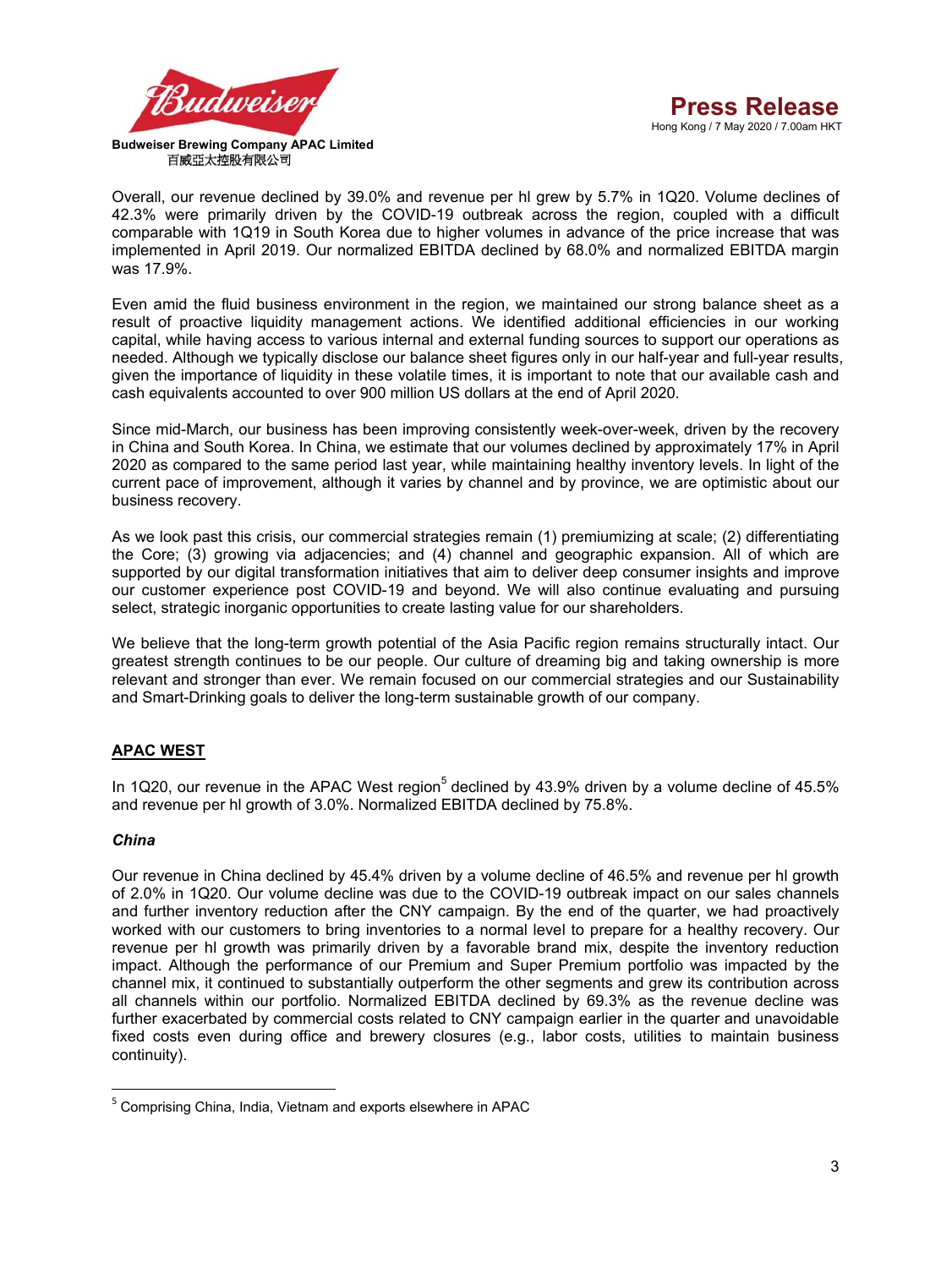



We had a strong start of the year during the first three weeks of January 2020 primarily driven by a very successful CNY campaign. As the COVID-19 outbreak escalated in China right before the CNY holidays, non-essential businesses (e.g., restaurants, nightlife) were closed and people stayed home nationwide. During this period (i.e., late January through the end of February), we observed almost no activities in the nightlife channel, very limited activities in the restaurant channel, and a meaningful decline in the in-home channel (e.g., modern trade, traditional trade), although e-commerce significantly accelerated its growth.

In times of quarantine, we recognized our brands had an important role to play. We re-allocated our resources to address consumer pain points and connect with their passion points. For example, we launched a community purchase program in key regions, to facilitate group buying of our products onsite at the housing compounds, so our consumers could continue enjoying them during this difficult time. Budweiser launched its e-clubbing program, an online Electronic Dance Music (EDM) livestreaming platform in collaboration with Tmall, where consumers can enjoy performances from local DJs while simultaneously ordering Budweiser online. Harbin also partnered with e-sports Key Opinion Leaders (KOLs) to host livestreaming events, during which consumers could enjoy exciting content and make purchases in our store on JD.com.

International Women's Day (8 March 2020) coincided approximately with the time when healthcare workers from outside of Wuhan, who volunteered to go into the city to treat COVID-19 patients, were returning home for the first time since the outbreak. Budweiser collaborated with a leading online news video platform in China to feature the stories of female healthcare workers in this group and dedicated our new Budweiser Pulse campaign to these heroines. In addition, we launched the Hoegaarden Rosée "Born Beautiful" campaign online and offline, challenging the conventional standards of female beauty and paying tribute to the diversity of beauty across various ages, appearances and occupations.

As a result of swift resource re-allocation and effective execution, we grew our leadership in the ecommerce channel to almost twice the market share of the next brewer by the end of March 2020. Our volumes grew by strong double digits in the e-commerce channel overall and by triple digits in the fastgrowing "new retail" sub-channel (e.g., Meituan, Eleme, Hema), although it still represents a relatively small contribution to our total volumes. In the in-home channel, despite a meaningful industry decline, we continued to gain market share by value according to Nielsen, driven by a strong performance in the Premium and Super Premium segments.

We have re-opened all of our breweries in China. We also donated funds and resources including cash contributions, emergency medical supplies and clean drinking water from Budweiser's Emergency Drinking program, in addition to providing commercial support to our long-term, strategic business partners during this challenging time.

Since the outbreak escalated in late January, we have applied a data-driven approach to recovery planning so we can make informed commercial and operational decisions amid uncertainties. We have developed an economic activity index, a weighted index of daily data series on relevant domestic economic indicators (e.g., subway usage, traffic congestion within cities, sales of real estate floor space, coal consumption in large power plants, container freight). We also have been monitoring the point of sales / point of connection (POC) re-opening rate by channel and by province on a weekly basis.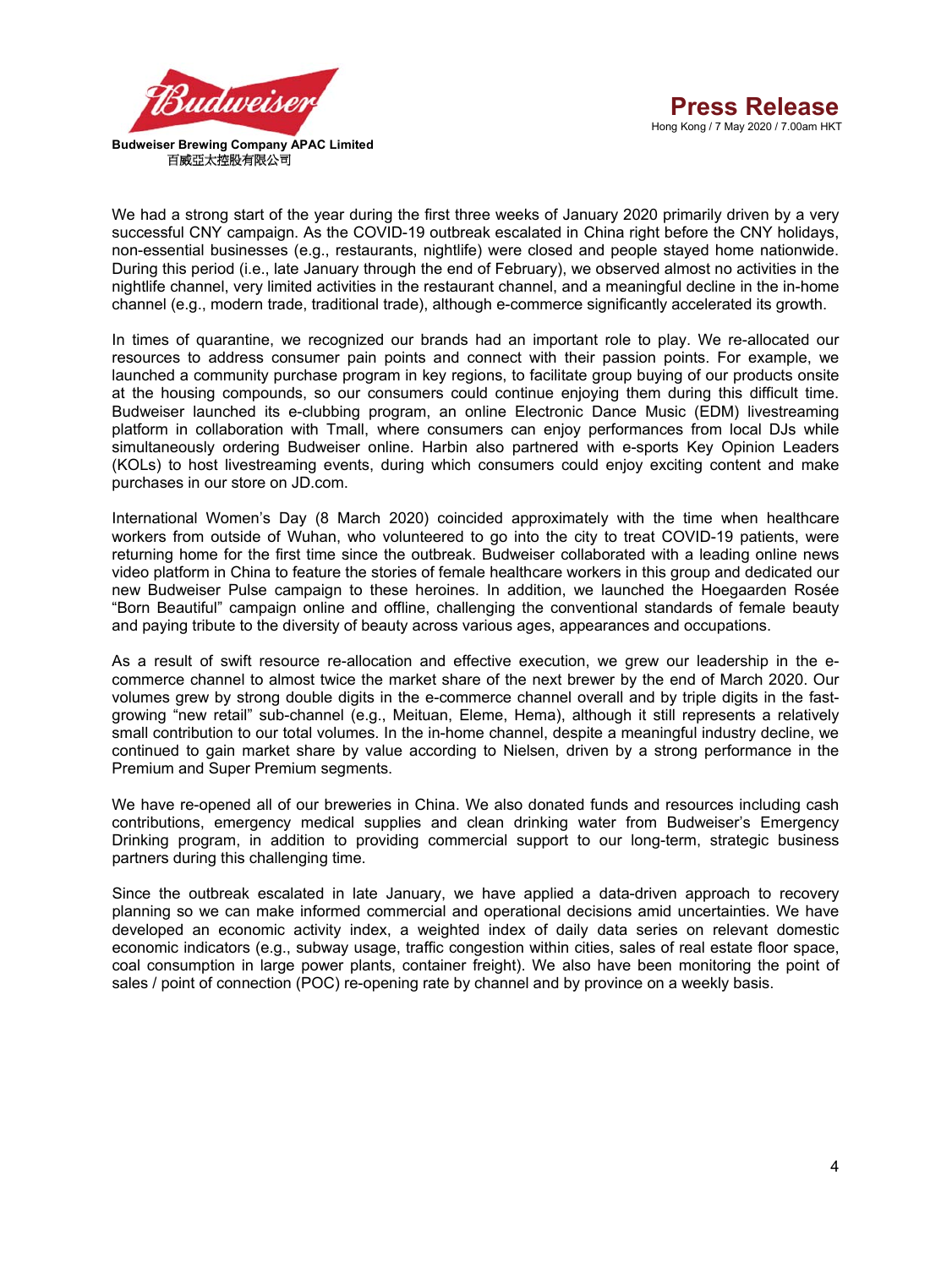

Starting in March, we have observed an encouraging trend of business recovery as various government incentives were implemented to stimulate business recovery and consumer spending (e.g., e-coupons). Almost all of our wholesalers have resumed their operations and the business recovery rate at the POC level has been consistently improving week-over-week. We estimate that over 95% of POCs in the inhome channel, over 85% in the restaurant channel and over 25% in the nightlife channel had re-opened towards the end of April 2020.

We estimated that our volumes in China declined by approximately 17% in April 2020 as compared to the same period last year, while maintaining healthy inventory levels. We are excited for many of our POC partners to return to the normal operational level in the course of 2Q20 and together we are preparing for a healthy recovery as more and more consumers resume socializing.

## *India and South East Asia*

In India, a national lockdown in response to COVID-19 was implemented on 24 March 2020 and extended until 17 May 2020. Although all of our breweries were closed according to government guidelines initially, we have received permits to resume operations at the majority of our sites. In addition, we have recently observed easing of restrictions on the in-home channel, which accounts for the majority of our volumes in the country. Nonetheless, it is difficult to estimate the full impact on our business in the coming months as the level of restrictions continue to evolve differently by district and state.

In Vietnam and other South East Asia markets, we are also starting to experience the impact of the pandemic on our business, which is expected to be more significant in 2Q20. For example, Vietnam implemented strict lockdown measures from 1 April 2020 through 22 April 2020, with a slow recovery due to gradual easing of social distancing measures since the end of April. Some of the other South East Asian countries continue to be in a full lockdown.

We are making monetary donations to the India Nightlife Collective, a COVID-19 emergency relief fund for at-risk nightlife workers in India, and launched the Beck's Ice "My Home, My Stage" virtual rap contest campaign in Vietnam to amplify positive messages during the pandemic. In addition, we have also donated masks and hand sanitizers to the healthcare workers in India and clean drinking water to local communities in Vietnam.

## **APAC EAST**

In 1Q20, our revenue in the APAC East region $^6$  declined by 20.8%, driven by a volume decline of 22.2% and revenue per hl growth of 1.9%. Normalized EBITDA declined by 39.3%.

## *South Korea*

**.** 

Our volume decline in the quarter was primarily driven by the COVID-19 outbreak and a difficult comparable with 1Q19 due to higher volumes in advance of the price increase that was implemented in April 2019. Our revenue per hl growth mainly benefited from the tax reform implemented on 1 January 2020 that reduced excise taxes on domestic beers. We continued to gain market share in the Premium segment, with three out of the top five premium beer brands in the country.

<sup>&</sup>lt;sup>6</sup> Comprising primarily South Korea, Japan and New Zealand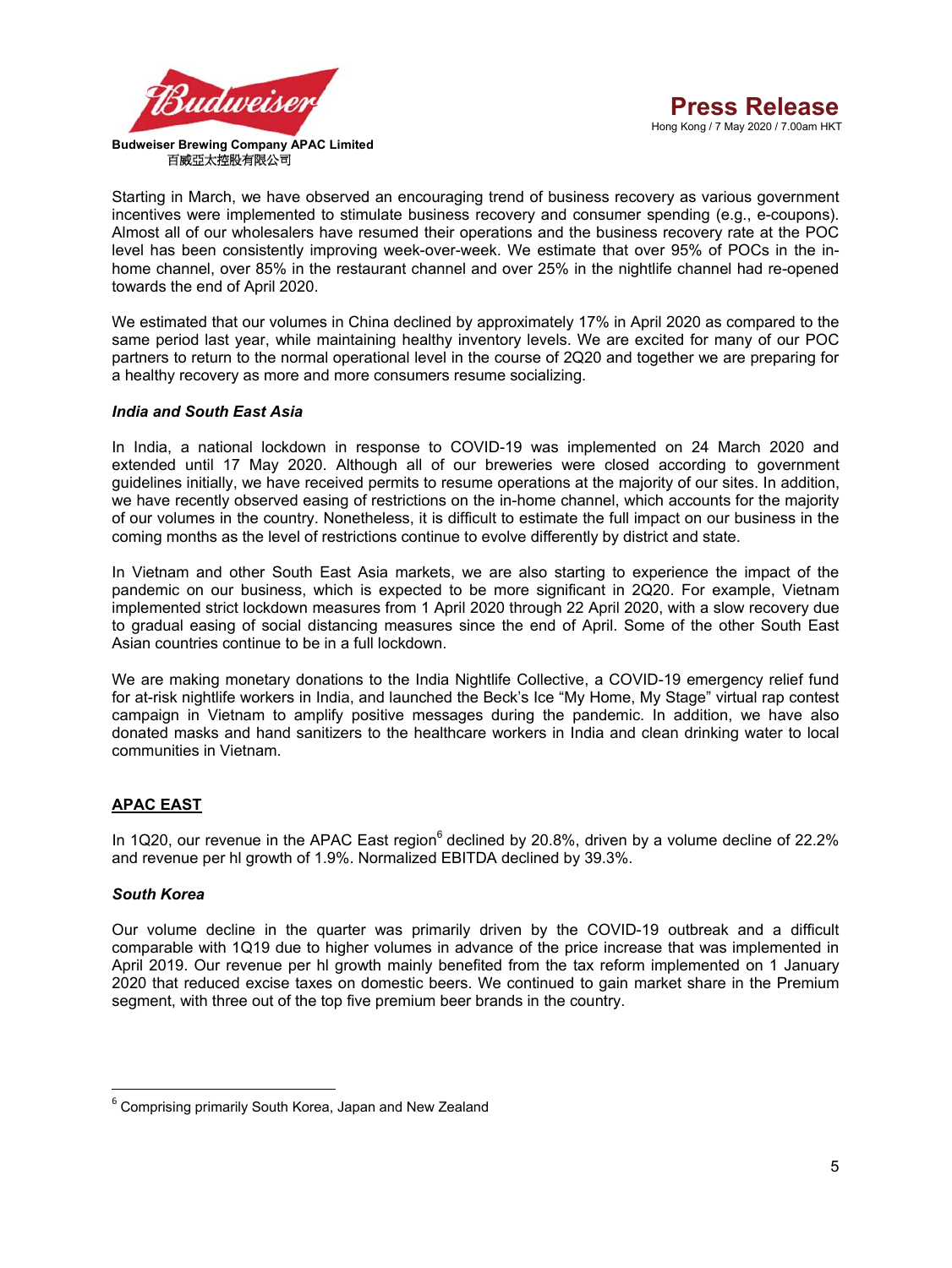

The COVID-19 situation in South Korea deteriorated significantly after the outbreak in Daegu in late February. However, businesses remained open across most of the country (except Daegu) although people practiced social distancing measures. As such, we observed a meaningful decline in demand, mainly in the on-premise channel.

Since mid-March, thanks to the government measures, consumer sentiment started to improve. For the last seven days of March 2020, we estimate that consumer spending<sup>7</sup> in the food and beverage sector declined by 18%, of which 5% in the in-home channel and 23% in the on-premise channel, as compared to the same period last year.

We focus on connecting with consumers in a relevant and meaningful way. We continue to invest in Cass which remains the leading beer brand in the country and has a strong connection with the food occasion. We engaged a famous culinary celebrity Mr. Jong Won Baek, who has a great passion for beer, as Cass' brand ambassador to highlight the key attributes of Cass that pair well with Korean food. On International Women's Day this year, we featured the first woman to practice western medicine in South Korea in our Stella Artois campaign, and hosted an event to celebrate the success of other female icons who are pioneers in their professions.

As a result of our targeted commercial actions, we estimate that we grew total market share quarter-overquarter, primarily driven by a consistent performance in the in-home channel and month-over-month market share gains in the Korean restaurant channel.

On the supply side, we have licenses to operate all of our breweries, though we have adjusted our operations dynamically in light of lower demand. In addition to implementing the necessary protective measures for our colleagues, we also donated sanitary equipment (e.g., masks, hand sanitizers) to the Red Cross Daegu Branch and clean drinking water to communities in need. As the industry leader, we provided strong support to our business partners during this difficult time.

In April 2020, we continued to observe an encouraging trend of business recovery. Although we are facing a difficult comparable in revenue per hl due to our price increase in 2Q19, we are excited about our commercial plans for 2Q20 and the remaining of the year.

In late April, we have received a notification from the National Tax Services (NTS) with respect to the final assessment of their tax audit that typically takes place every four to five years. The scope of the audit covered all taxable items of our business in South Korea from 2014 through 2018. We have accrued 34 million US dollars in non-recurring taxes in relation to this audit in 1Q20.

We remain enthusiastic about the South Korea market, especially its long-term growth potential through premiumization. We are encouraged by the initial results of our innovations, including OB Lager. We are focused on our commercial strategy to revitalize the industry and reconnect to growth in the medium and long term.

<sup>-</sup> $^7$  Measured by credit card spend on food and beverage according to South Korea Consumer Spending Index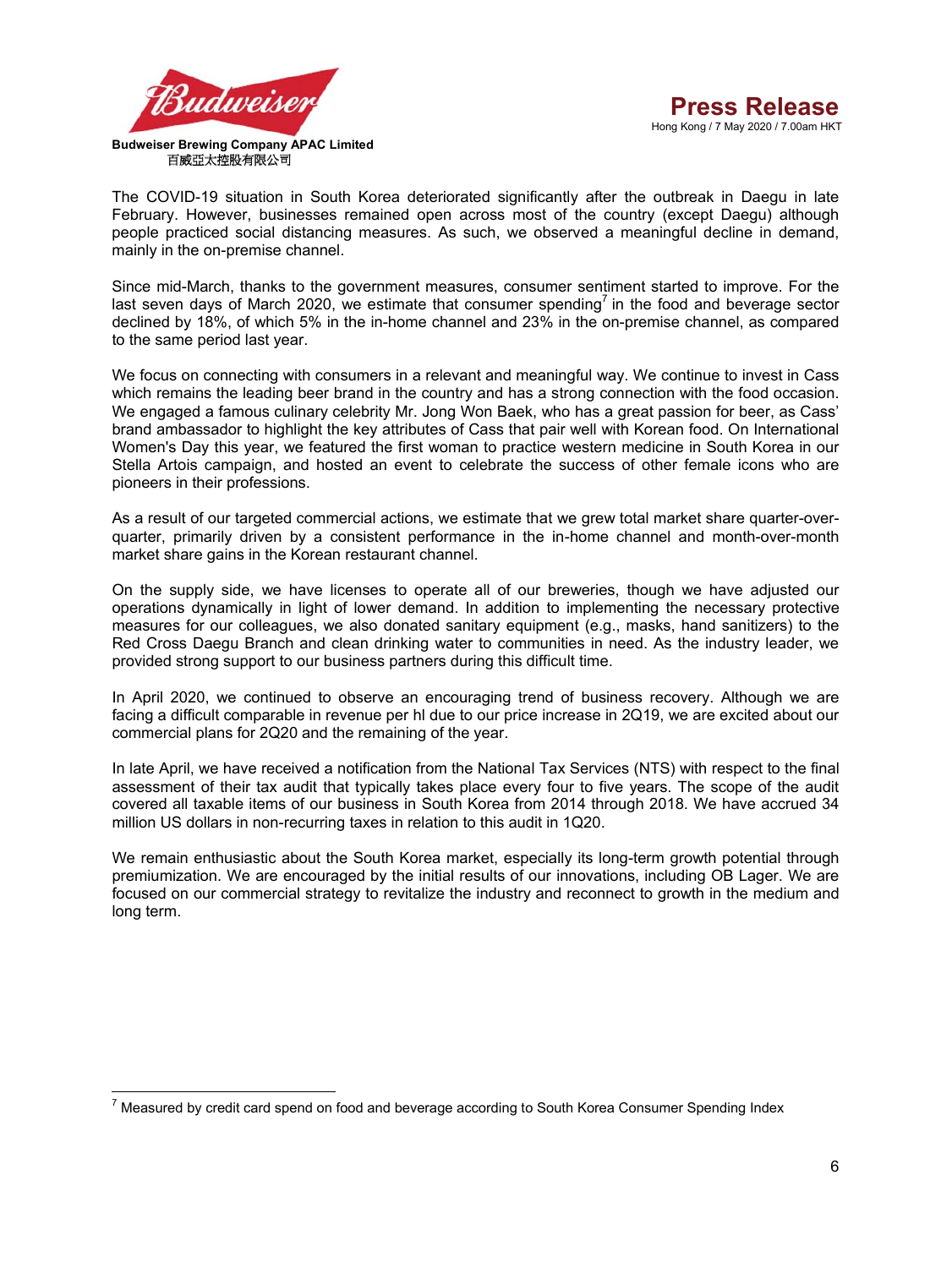

## **Budweiser APAC Consolidated Financial Information**

| Figure 2. Budweiser APAC consolidated income statement (million USD) |             |        |            |
|----------------------------------------------------------------------|-------------|--------|------------|
|                                                                      |             |        | Organic    |
|                                                                      | <b>1Q20</b> | 1Q19   | growth     |
| Total volumes (thousand his)                                         | 12,772      | 22,116 | (42.3%)    |
| <b>Revenue</b>                                                       | 956         | 1,606  | $(39.0\%)$ |
| Cost of sales                                                        | (533)       | (776)  | 29.4%      |
| <b>Gross profit</b>                                                  | 423         | 830    | (47.8%)    |
| SG&A                                                                 | (425)       | (485)  | 10.8%      |
| Other operating income                                               | 16          | 27     | $(40.7\%)$ |
| <b>Normalized profit from operations (normalized EBIT)</b>           | 14          | 372    | $(94.8\%)$ |
| Non-recurring items above EBIT                                       | (3)         | (16)   |            |
| Net finance cost                                                     | (12)        | (2)    |            |
| Non-recurring net finance cost                                       |             | (4)    |            |
| Share of results of associates                                       | 4           | 2      |            |
| Income tax expense                                                   | (42)        | (112)  |            |
| (Loss)/Profit for the period                                         | (39)        | 240    |            |
| Profit attributable to non-controlling interest                      | 2           |        |            |
| (Loss)/Profit attributable to equity holders of Budweiser APAC       | (41)        | 240    |            |
| <b>Normalized EBITDA</b>                                             | 171         | 558    | (68.0%)    |
| Normalized (loss)/profit attributable to equity holders of           |             |        |            |
| <b>Budweiser APAC</b>                                                | (6)         | 259    |            |

#### **Volumes**

Total volumes declined by 42.3% primarily driven by the COVID-19 outbreak across the region, coupled with a difficult comparable with 1Q19 in South Korea due to higher volumes in advance of the price increase that was implemented in April 2019.

#### **Revenue**

Revenue declined by 39.0%, driven by the decline in volumes. Revenue per hl growth of 5.7% was primarily driven by a favorable country mix, continued premiumization in China, and benefits from the tax reform in South Korea.

#### **Cost of Sales (CoS)**

CoS decreased by 29.4% overall, but increased by 22.3% on a per hl basis primarily driven by nonvariable costs (e.g., depreciation and amortization) and loss of operational efficiencies due to volume declines.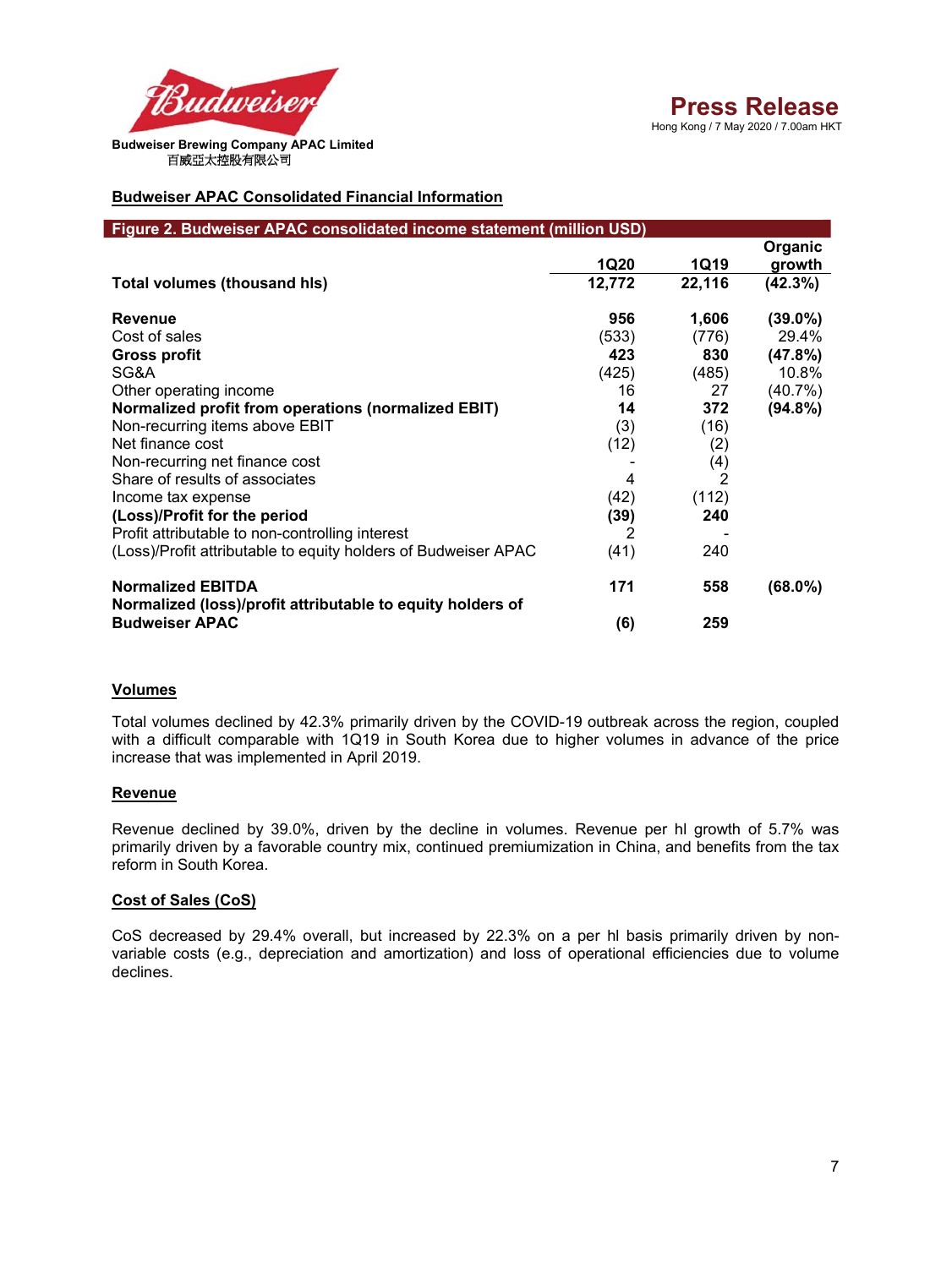

## **Selling, General and Administrative Costs (SG&A)**

SG&A decreased by 10.8% primarily due to lower distribution, sales and marketing expenses. General administrative expenses remained stable as the savings of certain overhead costs (e.g., travel) were offset by additional costs related to the COVID-19 pandemic. The results of our additional cost initiatives since the COVID-19 outbreak started to take effect mainly in March 2020 and are expected to continue in 2Q20.

#### **Non-recurring items above EBIT**

| Figure 3. Non-recurring items above EBIT (million USD) |      |      |
|--------------------------------------------------------|------|------|
|                                                        | 1Q20 | 1019 |
| COVID-19                                               | (6)  | -    |
| Costs associated with initial public offering (IPO)    |      | (15) |
| Restructuring                                          | (2)  |      |
| Impact on profit from operations                       | (3)  | (16) |

Non-recurring items in 1Q20 primarily related to additional costs due to the COVID-19 pandemic (e.g., masks, hand sanitizers, monetary donations) and reversal of accruals related to our IPO in 2019.

#### **Income tax expense**

I

Our income tax expenses in 1Q20 included an accrual of 34 million USD for the tax audit in South Korea, which covered all taxable items of our business in South Korea from 2014 through 2018.

## **Normalized (Loss)/Profit and (Loss)/Profit**

| Figure 4. Normalized (Loss)/Profit attribution to equity holders of Budweiser APAC (million<br>USD) |             |      |
|-----------------------------------------------------------------------------------------------------|-------------|------|
|                                                                                                     | <b>1Q20</b> | 1Q19 |
| (Loss)/Profit attributable to equity holders of Budweiser APAC                                      | (41)        | 240  |
| Non-recurring items, before taxes                                                                   |             | 16   |
| Non-recurring finance cost, before taxes                                                            |             |      |
| Non-recurring taxes                                                                                 | 32          |      |
| Normalized (loss)/profit attributable to equity holders of Budweiser APAC                           | (6)         | 259  |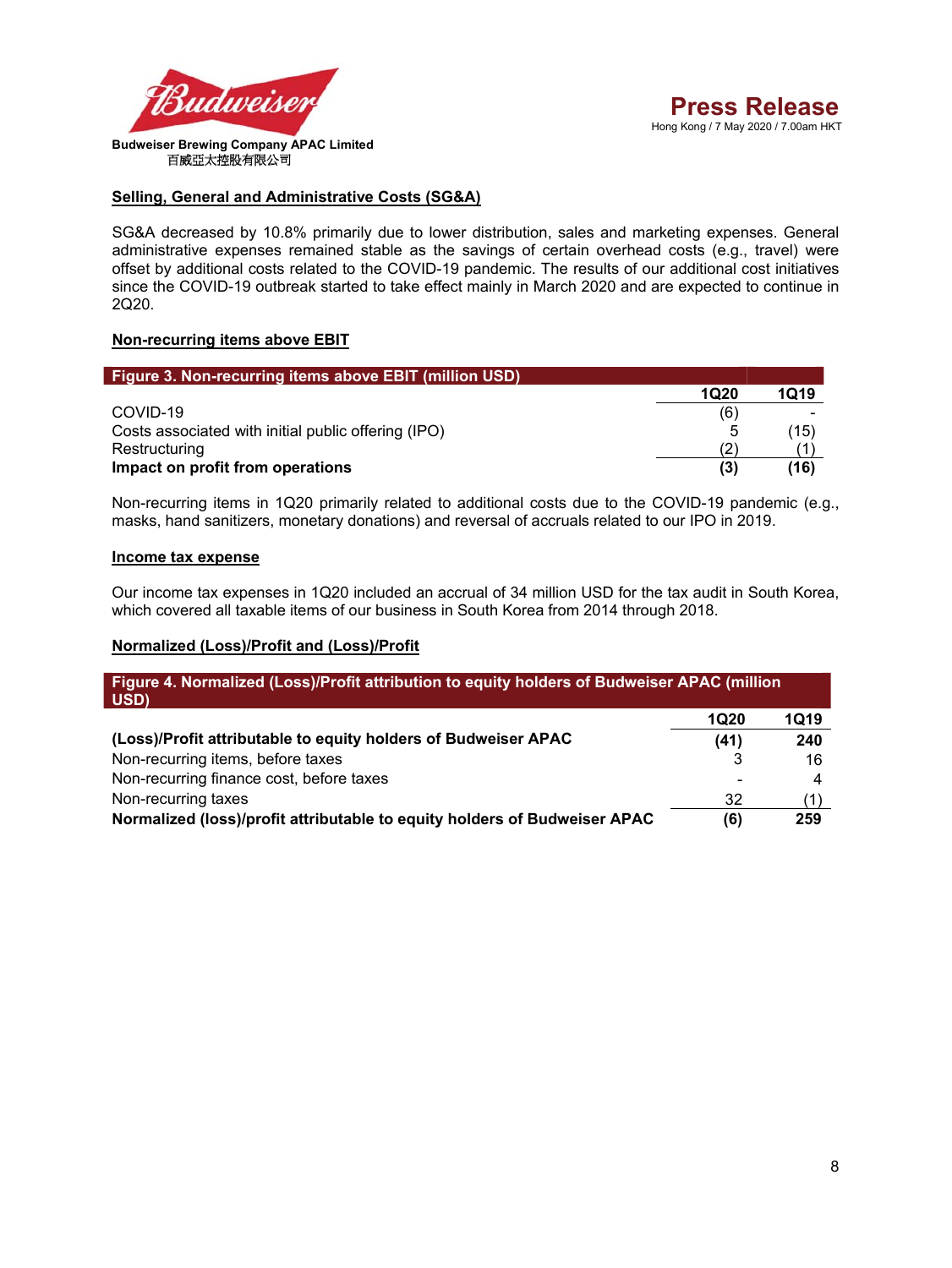

**(Loss)/Earnings per share**

| Figure 5. (Loss)/Earnings per share (cent USD) |             |             |
|------------------------------------------------|-------------|-------------|
|                                                | <b>1Q20</b> | <b>1Q19</b> |
| Basic and diluted (loss)/earnings per share    | (0.31)      | 2.08        |
| Non-recurring items, before tax                | 0.02        | 0.14        |
| Non-recurring finance cost, before taxes       |             | 0.03        |
| Non-recurring taxes                            | 0.24        | (0.01)      |
| Normalized (loss)/earnings per share           | (0.05)      | 2.24        |

## **Reconciliation between (loss)/profit attributable to equity holders and normalized EBITDA**

| Figure 6. Reconciliation of normalized EBITDA to (loss)/profit attributable to equity holders of<br><b>Budweiser APAC</b> |             |             |
|---------------------------------------------------------------------------------------------------------------------------|-------------|-------------|
|                                                                                                                           | <b>1Q20</b> | <b>1Q19</b> |
| (Loss)/Profit attributable to equity holders of Budweiser APAC                                                            | (41)        | 240         |
| Non-controlling interests                                                                                                 |             |             |
| (Loss)/Profit for the period                                                                                              | (39)        | 240         |
| Income tax expense                                                                                                        | 42          | 112         |
| Share of result of associates                                                                                             | (4)         | (2)         |
| Net finance cost                                                                                                          | 12          |             |
| Non-recurring net finance cost                                                                                            |             | 4           |
| Non-recurring items above EBIT                                                                                            | 3           | 16          |
| <b>Normalized EBIT</b>                                                                                                    | 14          | 372         |
| Depreciation, amortization and impairment                                                                                 | 157         | 186         |
| <b>Normalized EBITDA</b>                                                                                                  | 171         | 558         |

Normalized EBITDA is a key financial measure regularly monitored by management in managing the Group's performance, capital and funding structure.

Normalized EBITDA is calculated excluding the following effects from profit attributable to equity holders of Budweiser APAC: (i) non-controlling interest; (ii) income tax expense; (iii) share of results of associates; (iv) net finance cost; (v) non-recurring net finance cost; (vi) non-recurring items above EBIT (including non-recurring costs); and (vii) depreciation, amortization and impairment.

Normalized EBITDA and normalized EBIT are not accounting measures under IFRS and should not be considered as an alternative to loss/profit attributable to equity holders as a measure of operational performance, or an alternative to cash flow as a measure of liquidity. Normalized EBITDA and normalized EBIT do not have a standard calculation method and Budweiser APAC's definition of normalized EBITDA and normalized EBIT may not be comparable to that of other companies.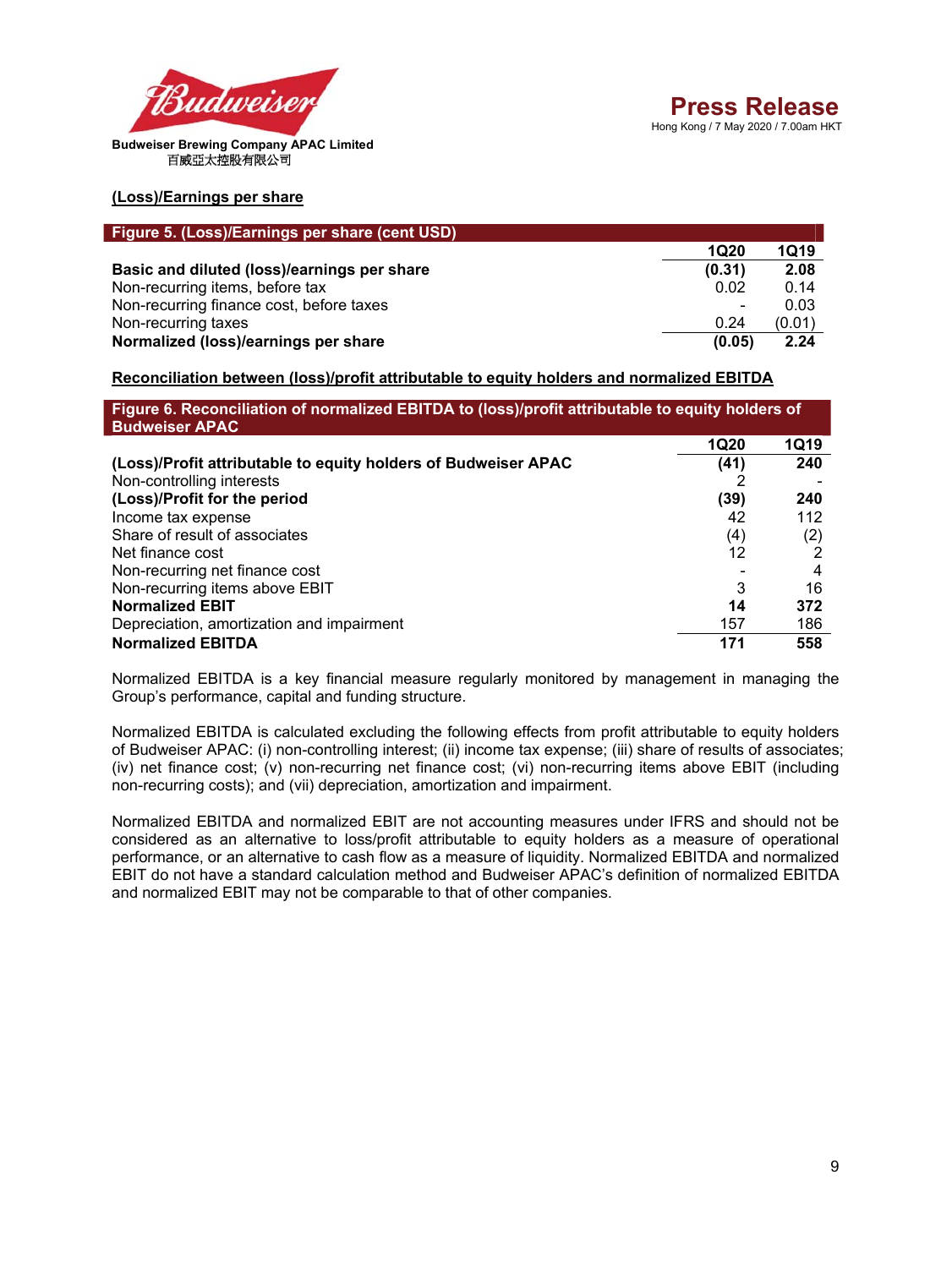



 **Budweiser Brewing Company APAC Limited**  百威亞太控股有限公司

## **NOTES**

To facilitate the understanding of Budweiser APAC's underlying performance, the analyses of growth, including all comments in this press release, unless otherwise indicated, are based on organic growth and normalized numbers. In other words, financials are analyzed eliminating the impact of changes in currencies on translation of foreign operations, and scope changes. Scope changes represent the impact of acquisitions and divestitures, the start or termination of activities or the transfer of activities between segments, curtailment gains and losses and year-overyear changes in accounting estimates and other assumptions that management does not consider as part of the underlying performance of the business.

Whenever presented in this document, all performance measures (EBITDA, EBIT, profit, tax rate, EPS) are presented on a "normalized" basis, which means they are presented before non-recurring items, unless otherwise indicated. Non-recurring items are either income or expenses which do not occur regularly as part of the normal activities of Budweiser APAC. They are presented separately because they are important for the understanding of the underlying sustainable performance of Budweiser APAC due to their size or nature. Normalized measures are additional measures used by management and should not replace the measures determined in accordance with IFRS as an indicator of Budweiser APAC's performance. Values in the figures and annexes may not add up, due to rounding.

In particular, normalized EBITDA and normalized EBIT are not accounting measures under IFRS accounting. Normalized EBITDA and normalized EBIT should not be considered as an alternative to profit attributable to equity holders as a measure of operational performance, or an alternative to cash flow as a measure of liquidity. Normalized EBITDA and normalized EBIT do not have a standard calculation method and the Group's definition may not be comparable to that of other companies.

1Q20 basic EPS calculation uses the total number of shares issued as of 31 March 2020. (13,220,397,000 shares).

#### *Legal Disclaimer*

This release contains "forward-looking statements". These statements are based on the current expectations and views of future events and developments of the management of Budweiser APAC and are naturally subject to uncertainty and changes in circumstances. Forward-looking statements include statements typically containing words or phrases such as "will likely result", "are expected to", "will continue", "is anticipated", "anticipate", "estimate", "project", "may", "might", "could", "believe", "expect", "plan", "potential", "we aim", "our goal", "our vision", "we intend" or similar expressions that are forward-looking statements. All statements other than statements of historical facts are forward-looking statements. You should not place undue reliance on these forward-looking statements, which reflect the current views of the management of Budweiser APAC, are subject to numerous risks and uncertainties about Budweiser APAC and are dependent on many factors, some of which are outside of Budweiser APAC's control. There are important factors, risks and uncertainties that could cause actual outcomes and results to be materially different, including the risks and uncertainties relating to Budweiser APAC as described in the prospectus of Budweiser APAC' dated 18 September 2019. Other unknown or unpredictable factors could cause actual results to differ materially from those in the forward-looking statements.

The forward-looking statements should be read in conjunction with the other cautionary statements that are included elsewhere, including Budweiser APAC's prospectus dated 18 September 2019 and any other documents that Budweiser APAC has made public. Any forward-looking statements made in this communication are qualified in their entirety by these cautionary statements and there can be no assurance that the actual results or developments anticipated by Budweiser APAC will be realized or, even if substantially realized, that they will have the expected consequences to, or effects on, Budweiser APAC or its business or operations. Except as required by law, Budweiser APAC undertakes no obligation to publicly update or revise any forward-looking statements, whether as a result of new information, future events or developments or otherwise.